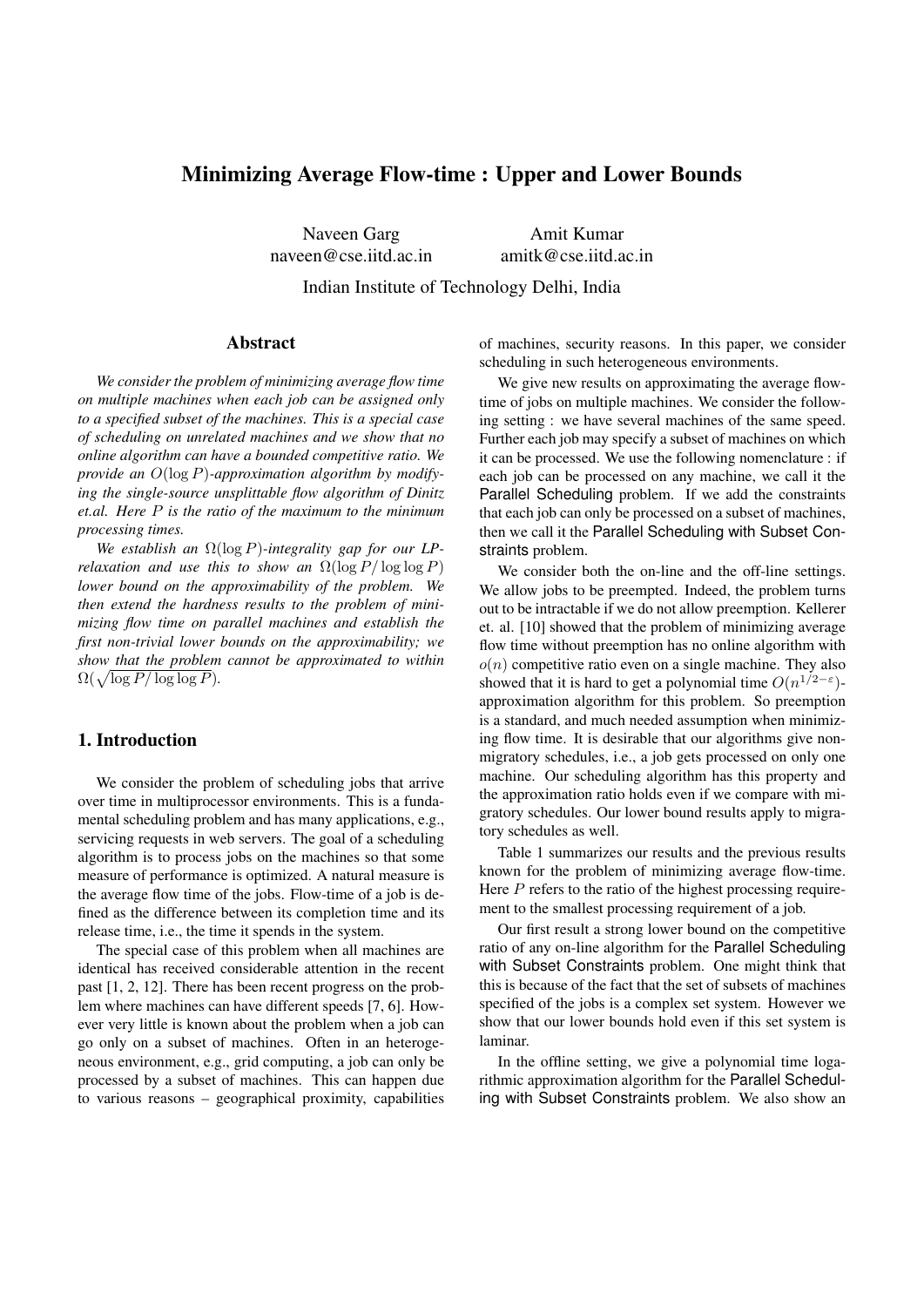|                            | Online                |                  | Offline                                               |                  |
|----------------------------|-----------------------|------------------|-------------------------------------------------------|------------------|
|                            | Lower bounds          | Upper bounds     | Lower bounds                                          | Upper bounds     |
| <b>Parallel Scheduling</b> | $\Omega(\log P)$ [12] | $O(\log P)$ [12] | $\frac{\log P}{\log \log P}$<br>$\Omega$ <sup>t</sup> | $O(\log P)$ [12] |
| Parallel Scheduling with   | unbounded             |                  | $\log P$<br>$\log \log P$                             | $O(\log P)$      |
| <b>Subset Constraints</b>  |                       |                  |                                                       |                  |

**Table 1. Lower and upper bounds on the approximation ratio for the problem of minimizing average flow-time. The uncited results appear in this paper.**

almost matching lower bound on the approximation ratio of any polynomial time algorithm for this problem. Our techniques then extend to give a non-trivial lower bound on the approximation ratio for the Parallel Scheduling problem. This solves an important open problem in the area of scheduling algorithms.

Related Work: The problem of minimizing average flow time (with preemption) on identical parallel machines has received much attention in the past few years [12, 2, 3, 1]. Leonardi and Raz [12] showed that the Shortest Remaining Processing Time (SRPT) algorithm has a competitive ratio of  $O(\log(\min(\frac{n}{m}, P)))$ , where *n* is the number of jobs, and  $m$  is the number of machines. A matching lower bound on the competitive ratio of any on-line (randomized) algorithm for this problem was also shown by the same authors. It is also interesting to note that this is also the best known result in the off-line setting of this problem. Garg and Kumar [7, 6] recently gave on-line algorithms for minimizing average flow-time on related machines with poly-logarithmic competitive ratio.

Much less is known when we impose the constraint that a job can be scheduled only on a subset of machines. Note that this is a special case of scheduling on unrelated machines [11, 8]. However, nothing is known for minimizing average flow-time in either of these settings.

Proving hardness of approximation for minimizing average flow-time on parallel machines was a long standing open problem of considerable interest. Our paper gives the first non-trivial result in this direction.

Our techniques: Our algorithm for the Parallel Scheduling with Subset Constraints problem establishes an interesting connection of this problem to routing unsplittable flow from a source to multiple sinks in a graph so as to minimize edge congestion. We solve a linear programming relaxation of our problem and then round the fractional solution into a feasible non-migratory schedule using a modified version of an algorithm of Dinitz et.al.[4] for the unsplittable flow problem. The modifications that we have to make to the unsplittable flow algorithm are not straightforward and are necessitated by the presence of empty spaces in the solution to the LP-relaxation.

Our hardness results are based on the idea of obtaining

strong integrality gaps for the natural linear programs for these problems. These integrality gap instances then guide us towards constructing hard instances of these problems.

## 2. Preliminaries

We consider the problem of minimizing average flowtime of jobs on multiple machines. There are  $m$  machines, numbered from 1 to  $m$ , of the same speed. Each job  $j$  has a processing requirement  $p_j$ ,  $1 \leq p_j \leq P$ , and a release date,  $r_j$ . In the problem Parallel Scheduling with Subset Constraints, each job specifies a subset  $S(j)$  of machines on which it can be processed.

Let  $S$  be a scheduling algorithm. The completion time of a job j in S is denoted by  $C_j^S$ . The flow time of j in S is defined as  $F_j^S = C_j^S - r_j$ . Our goal is to find a scheduling algorithm which minimizes the total flow time of jobs. The jobs can either arrive in an on-line manner or their release dates can be specified off-line. A useful way of thinking about the total flow-time of a schedule is as follows : let  $W(t)$  denote the set of *active jobs* at time t, i.e., jobs which have been released before  $t$  but not finished at time  $t$ . The the total flow time is the integral over time t of  $W(t)$ .

We give an integer programming formulation for the Parallel Scheduling with Subset Constraints problem [6]. For each job  $j$ , machine  $i$ , time  $t$ , we have a variable  $x_{i,j,t}$  which is 1 if machine i processes job j from time t to  $t + 1$ , 0 otherwise. The integer program is as follows.

$$
\min \sum_{j} \sum_{i} \sum_{t} x_{i,j,t} \cdot \left(\frac{t - r_j}{p_j} + \frac{1}{2}\right) \tag{1}
$$
\n
$$
\sum_{i} x_{i,j,t} \leq 1 \text{ for machines } i \text{ and time } t \tag{2}
$$

$$
_{j,t} \leq 1 \text{ for }
$$

j

$$
x_{i,j,t} \leq 1 \text{ for machines } i \text{ and time } t \quad (2)
$$

$$
\sum_{i} \sum_{t} x_{i,j,t} = p_j \quad \text{for all jobs } j \tag{3}
$$

$$
x_{i,j,t} = 0 \quad \text{if } t < r_j \text{ or } i \notin S(j) \tag{4}
$$
\n
$$
x_{i,j,t} \in \{0,1\} \text{ for all jobs } j \text{, machines } i
$$

and time 
$$
t
$$
 (5)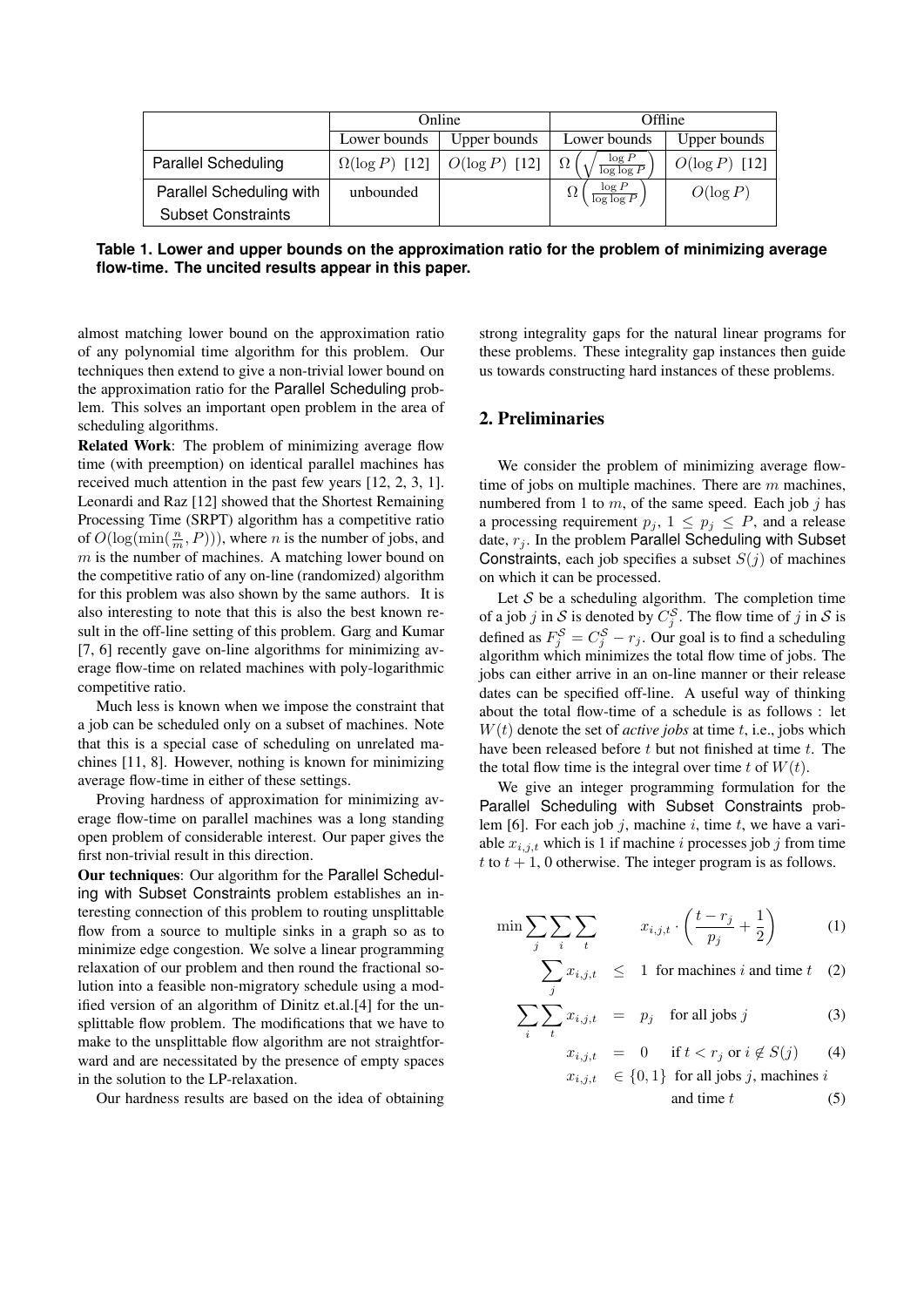Constraint (2) refers to the fact that a machine can process at most one job at any point of time. Equation (3) says that job  $j$  gets completed by the schedule. Equation (4) captures the requirement that we cannot process a job before its release date or schedule a job  $j$  on a machine not in the set  $S(j)$ . It should be clear that an integral solution gives rise to a schedule where jobs can migrate across machines and may even be processed simultaneously on different machines.

The only non-trivial part of the integer program is the objective function. Let  $\Delta_j(x) = \sum_i \sum_t x_{i,j,t}$ .  $\int \frac{t-r_j}{g}$  $\left(\frac{-r_j}{p_j} + \frac{1}{2}\right)$ . So the objective function is to minimize  $\Delta(x) = \sum_j \Delta_j(x)$ . Let S be a non-migratory schedule.  $S$  also yields a solution to the integer program in a natural way — let  $x^S$  denote this solution. The following fact was established in [6].

**Fact 2.1** *The total flow-time of S is at least*  $\sum_j \Delta_j(x^{\mathcal{S}})$ *.* 

## 3. Lower bounds for on-line scheduling

In this section, we show strong lower bounds on the competitive ratio of on-line algorithms for the Parallel Scheduling with Subset Constraints problem. For simplicity, we shall show these lower bounds for deterministic algorithms only, but they can be easily generalized to randomized algorithms with oblivious adversaries.

We first show that there is a strong lower bound even for the Parallel Scheduling with Subset Constraints problem even when the processing requirement of each job is 1.

Theorem 3.1 *There does not exist an on-line algorithm with a bounded competitive ratio for the Parallel Scheduling with Subset Constraints problem even when all job sizes are 1.*

*Proof.* Let S be a deterministic on-line algorithm for this problem. Our instance has three machines, which we call 1, 2 and 3. There are two types of unit size jobs. Type I jobs can go on machines 1 and 2 only, while type II jobs can go on machines 2 and 3 only. At each time step  $t =$  $0, 1, \ldots, T-1$ , 2 jobs of type I and 2 jobs of type II are released. Note that at time  $T$ , at least  $T$  jobs must be left in S. Two cases arise – (i) at least  $T/2$  jobs of type I remain at time T in S, or (ii) at least  $T/2$  jobs of type II remain at time  $T$  in  $S$ .

Suppose case (i) happens. We release 2 jobs of type I at each time step  $t = T, \ldots, L$ , where  $L >> T$ . Observe that in S, we will have  $T/2$  jobs waiting at each time step during [T, L]. So the total flow-time is  $\Omega(T \cdot L)$ . However we claim that the total flow-time of the off-line optimum is only  $O(L)$ . The off-line algorithm schedules type I jobs during  $[0, T]$ . So at time T, we have T jobs of type I remaining. During  $[T, 3T]$ , these jobs get processed on machine 3. Note that after time  $3T$ , there will be no waiting jobs. Assuming  $L \gg T^2$ , we see that the total flow-time is  $O(L)$ . The argument when case (ii) happens is similar.  $\blacksquare$ 

Recall that  $S(j)$  denotes the subset of machines on which a job can get processed. Let  $M$  denote the collection of these sets, i.e., the set system  $\{S(j)\}\$ . It might happen that if the sets in  $M$  have some simple structure, we can get good on-line algorithms. One of these properties can be *laminar structure*. We say that the sets in  $M$  are laminar if any two sets in  $M$  are either disjoint or one of them is a subset of the other. Note that the set systems constructed in the proof of Theorem 3.1 are not laminar. Our next theorem, however, shows that there are strong lower bounds on the competitive ratio even when the set system  $M$  is laminar.

Theorem 3.2 *Consider the Parallel Scheduling with Subset Constraints problem when the set system* M *contains only two sets, one contained in another. Then any on-line algorithm must have competitive ratio of*  $\Omega(P)$ *.* 

*Proof.* Fix a deterministic on-line algorithm S. There are two machines, which we call 1 and 2. There are two types of jobs – type I jobs have unit size and can go on any machine. Type II job has size  $P \gg 1$ , and can go on machine 2 only. On each time step  $t = 0, \ldots, T - 1$ , we release two jobs of type I. Further, at each time step  $t = 0, P, 2P, \ldots, T - 1$ , we release one job of type II (assuming  $T - 1$  is a multiple of P). Here  $T >> P$ . Note that the total volume released by time  $T$  is  $3T$ . Since there are only 2 machines, one of the following cases must happen in  $S - (a)$  at least  $T/2$  jobs of type I remain at time T, or (b) at least  $T/2P$  jobs of type II remain at time T.

Suppose case (a) occurs. Then we release 2 jobs of type I at each time step  $t = T, \ldots, L, L \gg T$ . Note that the total flow-time of S is  $\Omega(T \cdot L)$ . But the optimum off-line algorithm has total flow time of  $O(T \cdot L/P)$ . The off-line algorithm finishes all jobs of type I during  $[0, T]$ . So it has only  $T/P$  jobs (of type II) waiting at each time step during  $[T, L]$ .

Now suppose case (b) occurs. We release one job of type II at each time step  $t = T, T + P, T + 2P, \ldots, L, L \gg$ T. Clearly, there is a always a queue of size  $T/2P$  jobs in S during  $[T, L]$ . So S pays  $\Omega(T \cdot L/P)$ . However we claim that the off-line optimum pays only  $O(L)$ . The offline algorithm finishes all jobs of type II during  $[0, T]$ . It has  $2T$  jobs of type I waiting at time T. It finishes these jobs during  $[T, 3T]$  on machine 1. So after time  $3T$ , it does not have any queue of waiting jobs. Hence its flow-time is  $O(L)$  only. We get the desired result by making T at least  $P^2$ .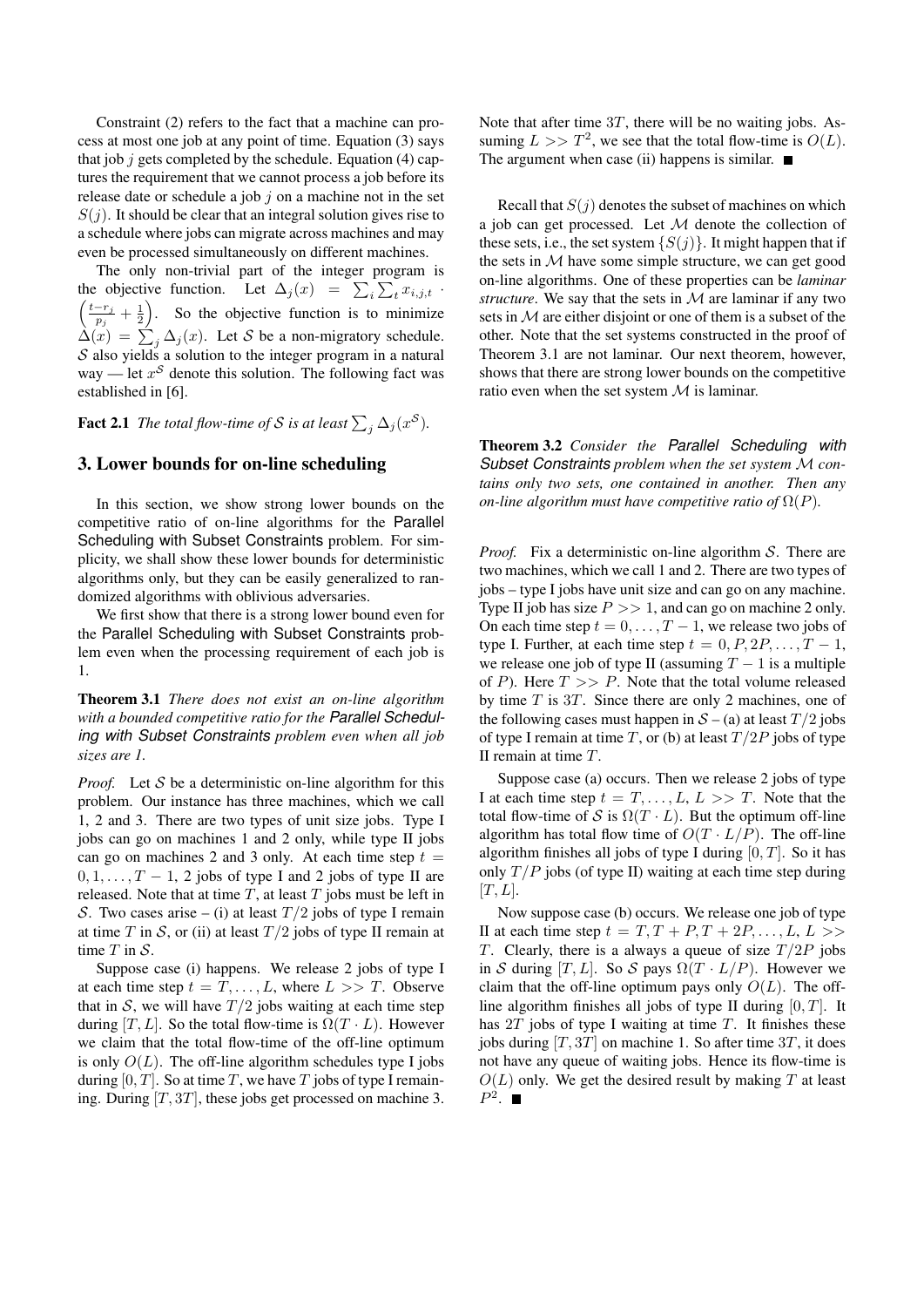## 4. Algorithm for Parallel Scheduling with Subset Constraints

We say that a job is of *class* k if  $2^{k-1} \le p_j < 2^k$ . Let  $J_k$  denote the jobs of class k and let C be the number of classes. Consider the integer program (1). For the purpose of subsequent discussion, we modify the integer program slightly by replacing the objective function  $\sum_j \Delta_j(x)$ 

by  $\sum_j \Delta'_j(x)$ , where  $\Delta'_j(x) = \sum_i \sum_t x_{i,j,t} \left( \frac{t-r_j}{\lceil n_j \rceil} \right)$  $\frac{t-r_j}{\lceil p_j \rceil} + \frac{1}{2}$  . Here  $[p_i]$  equals  $p_j$  rounded up to the nearest power of 2. Note that  $[p_i]$  is the same for all jobs j of the same class. Thus the terms in this new objective function can be grouped together in a convenient manner. It is easy to see that this modification does not increase the cost of a solution  $x$  and reduces it by at most a factor 2 so that Fact 2.1 still holds. We now relax the integer program by replacing the constraints (5) by  $0 \le x_{i,j,t} \le 1$ . Let  $x^*$  be an optimal fractional solution to this linear program (LP).

By the slot  $(i, t)$  we mean the time slot  $(t, t + 1)$  on machine i.

### 4.1. The Structure of the Algorithm

We begin with a description of the overall structure of the algorithm. The algorithm proceeds in  $C$  iterations. In the  $k^{\text{th}}$  iteration the algorithm starts with a feasible solution to the LP,  $x^{k-1}$  ( $x^0$  is the same as  $x^*$ ).

Consider a slot (i, t) and define the *available space* in this slot as the total volume of this slot that is either empty or is occupied by jobs of class  $k$  in the solution  $x^{k-1}$ . In this iteration the algorithm rearranges the jobs of class  $k$  in the total available space, so that each job  $j \in J_k$  is completely scheduled on one machine in  $S(j)$ . We denote this new solution to the LP by  $x^k$  and argue that  $\sum_{j\in J_k} \Delta'_j(x^k) \leq \sum_{j\in J_k} \Delta'_j(x^{k-1})$ P  $+U$  where  $U=$  $j$   $p_j$  is the total processing time of all jobs. Since in iteration  $k$  we only move jobs of class  $k$ , the above implies that  $\Delta'(x^k) \leq \Delta'(x^{k-1}) + U$ . Thus after C iterations we would have ensured that every job  $j$  is scheduled completely on one machine in  $S(j)$ . Further,  $\Delta'(x^C) \leq \Delta'(x^*) + C \cdot U$ .

The solution  $x^C$  defines a preemptive, non-migratory schedule, S. If some slot in S is partly empty and a job j can be brought forward to this slot then we do that. Let  $S<sup>f</sup>$ be the schedule so obtained and  $x<sup>f</sup>$  be the LP solution corresponding to this schedule. Note that  $\Delta'(x^f) \leq \Delta'(x^C)$ . Further, as in [6], we can bound the flow time of  $S<sup>f</sup>$  by  $\Delta'(x^f) + C \cdot U$ . Putting everything together we get that the flow time of schedule  $S^f$  is at most  $\Delta'(x^*) + 2C \cdot U$ . Since both U and  $\Delta'(x^*)$  are lower bounds on the optimum flow time we obtain a schedule whose flow time is atmost  $1 + 2 \log P$  times the optimum.

## 4.2. The  $k^{\text{th}}$  iteration

We construct a graph  $G_k$  for iteration  $k$ .

- 1.  $G_k$  has one vertex  $v(i, t)$ , for each choice of machine i and time t. Besides these, there is one vertex,  $v(j)$  for each job j of class k and a vertex  $u(t)$  for each time t. The source is a vertex s.
- 2. There is an edge from  $v(i, r_j)$  to  $v(j)$  iff  $i \in S_j$ . This edge has flow  $\sum_{t} x_{i,j,t}^{k-1}$ . If this flow is zero we remove the edge. There are no other edges incident at vertex  $v(j)$ . Note that for each job j the LP has a constraint  $\sum_i \sum_t x_{i,j,t} = p_j$ . This implies that the total flow reaching vertex  $v(j)$  is exactly  $p_j$  and this is the demand of vertex  $v(j)$ .
- 3. For every i, t there is an edge from  $v(i, t)$  to  $u(t)$ . The flow on this edge is the extent to which the time slot  $t$ on machine *i* is empty, ie  $1 - \sum_j x_{i,j,t}^{k-1}$ . We refer to such edges as "null-edges" and to the vertex  $u(t)$  as a null-vertex. The flow reaching vertex  $u(t)$  equals the total empty space in the slots at time  $t$ . This is also the demand of vertex  $u(t)$ .
- 4. There is an edge from  $v(i, t-1)$  to  $v(i, t)$  and the flow on these edges is given by conservation constraints. The vertex  $v(i, 0)$  is the same as the vertex s.

From the construction of the graph it follows that each edge has a unique predecessor edge.

Let  $f'$  be the initial flow as described above. We will compute a flow,  $f^*$ , in which all demand from the source s to sink  $v(j)$  is routed on a single path. The flow from s to the sink  $u(t)$  could use multiple paths. Besides this, we have the following additional requirement on the flow  $f^*$ :

- 1. Let *e* be a null-edge and  $e'$  its predecessor. If  $f^*(e)$ 0 then  $f^*(e') \le f'(e')$ .
- 2. For any edge,  $e$ ,  $f^*(e)$  should not exceed  $f'(e)$  by more than  $2^k - 1$ .

The unsplittable flow  $f^*$  in graph  $G_k$ , assigns each job to a unique machine by virtue of the fact that the flow from s to  $v(j)$  is routed on a single path. Thus if the edge  $(v(i, r_j), v(j))$  has non-zero flow in  $f^*$  then we schedule job j, which is of class  $k$ , on machine i. Further, a flow of p units on the null-edge from  $v(i, t)$  to  $u(t)$  is viewed as scheduling a null-job, having release time  $t$  and processing time  $p$  (same as  $p$  empty slots) on machine  $i$ . These jobs are scheduled in the available space for this iteration. To do the actual assignment of jobs to slots on machine  $i$ , we order slots by decreasing time and the jobs by decreasing release time; If a job  $i$  and a null-job have the same release time then the null-job appears before  $i$  in the ordering. The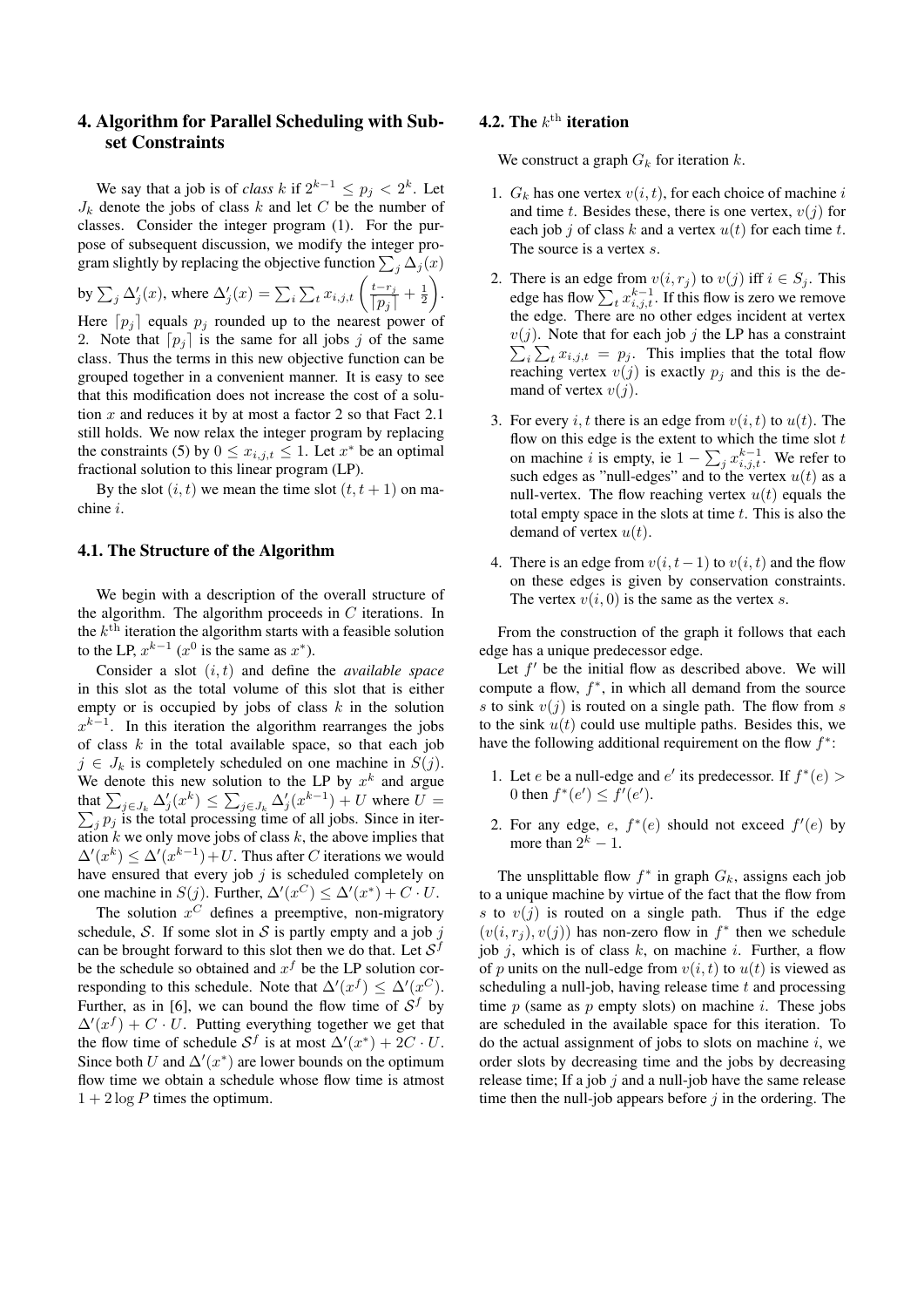jobs and slots are considered in this order and each job is assigned to slots with total available space equal to the processing time of the job. Note that we might not be able to assign all jobs to slots since we might run out of available space. It might also happen that only a part of a job can be assigned.

Let  $x'$  be a (possibly infeasible) solution to the LP that captures the above reassignment of class  $k$  jobs. Note that  $x'$  is identical to  $x^{k-1}$  for jobs of all classes other than k.

**Lemma 4.1** 
$$
\sum_{j\in J_k} \Delta'_j(x') \leq \sum_{j\in J_k} \Delta'_j(x^{k-1}).
$$

*Proof.* Since we have only assigned class k jobs to the available space for this iteration, the difference in cost can be viewed as arising from the placement of empty spaces. We now argue that in  $x'$ , the empty spaces only occur later than in the  $x^{k-1}$ . Suppose the total empty space at time t in the solution  $x^{k-1}$  is p. In the graph  $G_k$ , vertex  $u(t)$  would have a demand  $p$ . This demand  $p$  is perhaps routed on multiple paths and leads to the creation of multiple null-jobs each with a release time  $t$ . Consider the null-job so created on machine  $i$ . The flow  $f^*$  we compute has the property that  $f^*(e) \le f'(e)$  where  $e$  is the edge from  $v(i, t-1)$  to  $v(i, t)$ . This implies that the total processing time of all jobs (null and of class  $k$ ) with release time  $t$  or more that are scheduled on machine  $i$  is at most the total available space at and after time  $t$  on machine  $i$  in this iteration. Hence the null-job in consideration would be assigned slots on machine  $i$  after time  $t$ . Since this is true for each null-job created for the empty space at time  $t$ , we have established that the empty spaces in  $x^{k-1}$  only move ahead in time in the solution  $x'$ This proves the lemma.

However, the solution  $x'$  is not feasible. There are two sources of infeasibility stemming from the fact that in the unsplittable flow we exceed the original flow value on the edges.

Note that on some machine  $i$  we might not be able to assign all jobs given by the unsplittable flow in the available space. This is because the flow on the edge  $(s, v(i, 1))$ exceeds the initial flow. Note that the sum  $\sum_{j \in J_k} \Delta'_j(x')$ does not include the contribution of jobs which do not get assigned. However, the total volume of jobs which are to be scheduled on machine  $i$  but cannot be assigned to the available space is at most  $2^k - 1$ .

The second source of infeasibility could be that a job is scheduled before its release date.

**Claim 4.2** On any machine i, at most  $2^k - 1$  units of avail*able space before time* t *are assigned to jobs released at or after* t*.*

*Proof.* The flow through the edge  $(v(i, t - 1), v(i, t))$  in f ∗ exceeds the original flow through this edge by at most

 $2<sup>k</sup> - 1$ . Since the total available space after t equals the original flow through this edge, the amount of available space needed, before  $t$ , to schedule jobs released at or after  $t$ , is at most  $2^k - 1$ .

The above two infeasibilities can therefore be easily handled if we create  $2^k - 1$  new slots on each machine at the end of the schedule and shift the class  $k$  jobs and the empty spaces in the solution  $x'$  to the right by  $2^k - 1$  units of available space. Let  $x^k$  be a feasible solution to the LP which corresponds to this modification.

$$
\textbf{Claim 4.3} \ \sum_{j \in J_k} \Delta'_j(x^k) \le \sum_{j \in J_k} \Delta'_j(x') + U.
$$

*Proof.* We begin by assuming that all empty spaces in  $x'$  are also occupied by jobs of class  $k$ . For a machine  $i$  consider a time  $t$ . As a result of the above shift, the total volume of class  $k$  jobs scheduled on  $i$  after time  $t$  would increase by exactly  $2^k - 1$ . This implies that the contribution of the class  $k$  jobs increases by the processing time of all jobs (and any empty spaces) on machine  $i$ . Now note that every unit of empty space, which we treated as occupied by class  $k$ jobs, would move at least  $2^k - 1$  units to the right. Hence, removing the contribution of these empty spaces would lead to a net increase which is at most the total processing time on machine i. Since this is true for all machines the claim follows.

This completes our description of the  $k^{\text{th}}$  iteration and also establishes that the solution to the LP,  $x^k$ , obtained at the end of this iteration satisfies,  $\Delta'(x^k) \leq \Delta'(x^{k-1}) + U$ . We now discuss how to compute the an unsplittable flow meeting the two requirements.

## 4.3. Computing the Unsplittable Flow

We will modify the unsplittable flow algorithm of Dinitz et.al.(DGG algorithm) to get a flow which satisfies the above requirements.

We begin with a brief review of the DGG algorithm. The algorithm starts with a fractional flow from the source to the sinks. Each sink gets flow equal to its demand which could be routed along multiple paths. The algorithm makes the flow unsplittable by redistributing it along "alternating cycles". An alternating cycle is composed of alternate "forward" and "backward" paths; flow is increased along the backward paths and decreased along the forward paths. A backward path is formed by starting at a sink and following incoming edges till we reach a vertex which has more than one outgoing edge. We take the outgoing edge not on the backward path to start a forward path. The forward path continues by taking outgoing edges till we reach a sink at which point we start building a backward path by taking an incoming edge other than the one on the forward path. At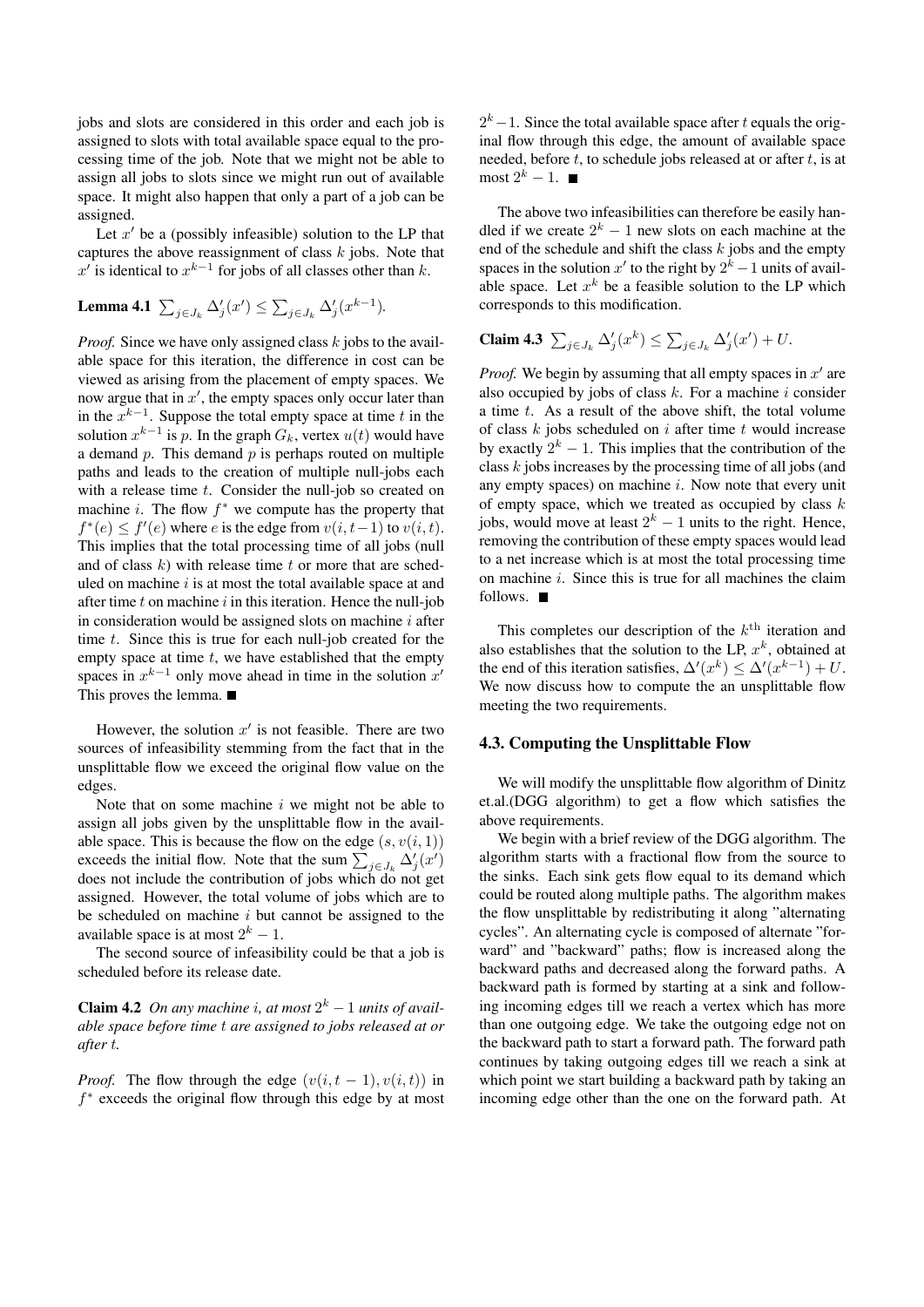any point in the algorithm, if a vertex has a terminal and an incoming edge with flow exceeding the demand of this terminal , then we move the terminal across this edge and reduce the flow on the edge by the demand. Once an edge has zero flow it is removed from the graph. This implies that every sink has atleast two incoming edges. We can similarly ensure that the source has at least two outgoing edges and these two facts together imply that we can always build an alternating cycle.

The extent of augmentation along an alternating cycle is determined by the minimum of two quantities — the flow on an edge on the forward paths and the increase in flow on a backward edge that would cause a terminal to move. An edge  $(u, v)$  is *singular* if v has at most one outgoing edge. Note that all edges on backward paths are singular and hence flow is increased only on singular edges. Since we do not add any edges to the graph, a singular edge remains singular till it is deleted. Key to the analysis of the algorithm is the fact that we move at most one terminal along a singular edge. This implies that the total unsplittable flow routed along an edge exceeds the initial flow on the edge by the maximum demand.

Our first modification to the DGG algorithm is:

We call a null-edge carrying zero flow an *empty edge*. An empty edge, say from  $v(i, t)$  to  $u(t)$  is removed iff the edge from  $v(i, t)$  to  $v(i, t + 1)$  is on a backward path.

Note that the flow on an edge is increased only when it is on the backward path of an alternating cycle. The above modification preserves the property that all such edges are singular. Hence, as in the DGG algorithm we can argue that for any edge,  $e, f^*(e)$  exceeds  $f'(e)$  by at most the maximum demand sent through  $e$  after  $e$  is on a backward path. Our second modification will ensure that the maximum demand we send through an edge after it is part of a backward path is  $2^{k-1}$ . This would then imply that our second requirement on  $f^*$  is met.

Since the flow corresponding to the null vertex  $u(t)$  does not have to be routed unsplittably, we do not have to wait till one of the edges incident to  $u(t)$  has flow equal to the demand of  $u(t)$ . We can route a part of this demand earlier. This gives us our second modification to the DGG algorithm:

The terminals  $u(t)$  are never moved. However, if the flow on a null-edge  $e$ , incident to  $u(t)$ , equals the flow on the preceding edge  $e'$ , we route this amount of flow from the source to  $u(t)$  along the unique path terminating in edge  $e$ .

Note that after we route the flow as above, edges  $e, e'$  are removed from the graph. The above modification allows us to prove the following useful claim.

Claim 4.4 *Let* e *be a null-edge carrying non-zero flow. None of the edges on the unique path from* s *to* e *was ever on a backward path.*

*Proof.* Let  $e'$  be the immediate predecessor of  $e$ . If  $e'$  was ever on a backward path then e would also be on this path. At that point the flow on  $e$  and  $e'$  was the same and hence we would have routed part of the demand of terminal  $u(t)$  from the source thereby removing edges  $e$  and  $e'$ . This implies that  $e'$  was never on a backward path and hence none of the edges preceding it could have been on a backward path.

This claim lets us prove that flow  $f^*$  meets the two requirements.

- 1. If we route non-zero flow along a null-edge  $e$  in the flow  $f^*$  then by the above claim, the edge preceding  $e$ , say  $e'$  was not part of a backward path till the point in time that the flow from s to the null-vertex was routed. At this point the edge  $e'$  was removed. Hence, we never increased flow through edge  $e'$  and so the final flow through  $e'$  does not exceed the initial flow and the first requirement on the flow  $f^*$  is met.
- 2. If we route non-zero flow along a null-edge  $e$  in the flow  $f^*$  then none of edges preceding  $e$  on the path from s to e had been part of a backward path before this point. This implies that once an edge is part of a backward path, it can only carry flow for the terminals  $v(j)$ . Since the maximum demand for these terminals is  $2^k - 1$  and since only one such terminal can travel across this edge (as in the DGG algorithm) we route at most  $2^k - 1$  units of flow through the edge after it is part of a backward path. This implies that the final flow through any edge exceeds the initial flow by atmost  $2^k - 1$  and establishes our second requirement on  $f^*$ .

Since we might not move terminal  $u(t)$  even when one of the edges incident to it carries flow equal to its demand, we might now have a situation where a null-vertex has only one edge entering it. Hence if we reach this vertex on a forward path, we will not be able to leave it and so will not be able to build an alternating cycle.

The structure of the problem allows us to get around this last remaining difficulty.

#### Lemma 4.5 *The modified algorithm is able to find an alternating cycle at each step.*

*Proof.* Consider all null-vertices which have only one incoming edge and let  $u(t)$  be the one with maximum t. Let  $(v(i, t), u(t))$  be the only edge entering  $u(t)$ . Since this edge has non-zero flow none of the edges preceding it would have been part of a backward path. This implies that every null-vertex  $u(t')$ ,  $t' \leq t$  has an edge from  $v(i, t')$ .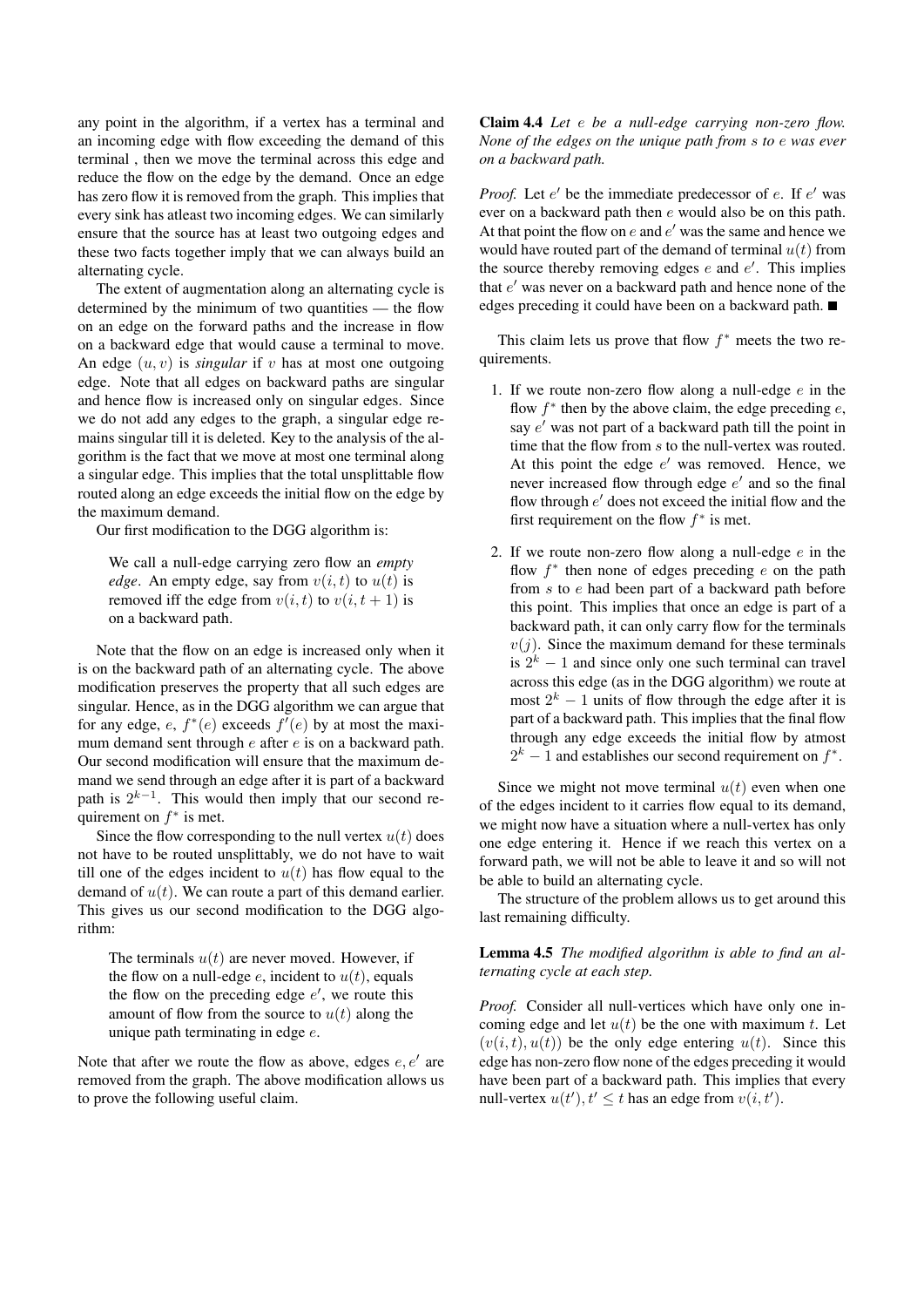We start our alternating path from vertex  $u(t)$ , take the edge  $(v(i, t), u(t))$  to form a backward path and then continue with a forward path. As we continue this process, suppose, we get stuck at a null-vertex  $u(t')$ ,  $t' < t$ . We must have reached  $u(t')$  from vertex  $v(i, t')$  as we were building a forward path. An alternate way of continuing the forward path would have been to take the path from  $v(i, t')$  to  $v(i, t)$ and this would have formed an alternating cycle.

## 5. Integrality Gap for Parallel machines

In this section, we show that the integrality gap of the linear program in Section 2 is large. In fact this large gap holds even when we restrict to the special case of the Parallel Scheduling problem. This integrality gap instance will form the basis of our lower bound reductions. Our instance will have  $m$  machines and the ratio of the largest job size to the smallest job size will be  $m$  as well. The number of jobs  $n$  can be much larger than  $m$  (in fact has no dependence on m). We pick two parameters C,  $\ell$  such that  $C^{\ell} = m$ . We shall make both of these  $\Omega\left(\frac{\log m}{\log\log m}\right)$ . We shall say that a job is of type k if its size is  $C^k$ .

Jobs arrive in  $\ell$  phases, each phase being of length exactly  $T(T)$  is an arbitrary parameter, it can as big as we wish). Let us describe phase  $0:$  at each integral time step  $t, 0 \leq t < T$ , one job of type  $\ell$  arrives. Phase  $i \geq 0$ can be described similarly : at each integral time step  $t$ ,  $i \cdot T \le t < (i + 1) \cdot T$ ,  $C^i$  jobs of type  $\ell - i$  arrive.

Let us first see what the fractional solution does. In phase  $i$ , consider the jobs that arrive at time  $t$ . The total volume of these jobs is  $C^i \cdot C^{\ell - i} = C^{\ell} = m$ . So the m machines finish these jobs by time  $t + 1$  (note that in the fractional solution the jobs can be done concurrently on several machines). So every job spends just 1 unit of time in the system. Now note the total processing time of the jobs in our instance is  $m \cdot T \cdot \ell$ . Therefore, the value of the fractional solution is also  $O(m \cdot T \cdot \ell)$ .

We now show that any integral solution will have to pay about  $\log m / \log \log m$  times this value. The intuition is as follows : consider phase 0. The integral solution cannot finish all jobs in this phase by time  $T$ . Indeed, only one machine can be busy at time 0, only two machines can be busy at time 2 and so. So we will need to shift about  $m \cdot$  $C^{\ell}/2$  volume of jobs of type  $\ell$  after time T. The key thing to observe is that this number is a factor of  $C$  larger than the amount of *shift* needed in phase 1 and so on. So this shifted volume cannot fit in the gaps created by shifting jobs in subsequent phases. This volume will have to go to the very end of the schedule. We now prove the result formally.

Lemma 5.1 *Consider an integral schedule* S*. For any* i*,* 0 ≤ i < `*,* S *must process at least* mC`−<sup>i</sup>/2 *volume of jobs* *of type*  $\ell - i$  *after time*  $(i + 1) \cdot T$ *, which is the time at which phase* i *ends.*

*Proof.* Consider phase i. Call a machine at time t good if it is processing a job of type  $\ell - i$  at time t. We claim that at time  $i \cdot T + x$ , there are at most  $x \cdot C^i$  good machines. Indeed, at each unit of time between  $i \cdot T$  and  $i \cdot T + x$ ,  $C<sup>i</sup>$  jobs of type  $\ell - i$  are released. So there are at most  $x \cdot C^i$  jobs of type  $\ell - i$  at time  $i \cdot T + x$  in this schedule. Since a job can be processed by at most one machine at any point of time, the number of good machines at this time must also be at at most  $x \cdot C^i$ . Let I denote the interval  $[i \cdot T, i \cdot T + C^{\ell-i}]$ . In this interval, at most  $\sum_{x=0}^{C^{\ell-i}} x \cdot C^i$ volume of processing of jobs of type  $\ell - i$  is done. This quantity is at most  $m \cdot C^{\ell-i}/2$  (because  $m = C^{\ell}$ ). But the total volume of jobs that can be processed during  $I$  is  $m \cdot C^{\ell-i}$ . So there is at least  $m \cdot C^{\ell-i}/2$  volume of time in this interval I during which  $S$  does not process a job of type  $\ell - i$ . Since the total volume of jobs of type  $\ell - i$  released during phase i is exactly  $m \cdot T$ , at least  $m \cdot C^{\ell-i}/2$  volume of such jobs must be processed after this phase ends.

We are now ready to prove the main theorem.

#### Theorem 5.2 *Any integral schedule* S *for this instance must have total flow-time at least*  $\Omega(\min(C, \ell) \cdot m \cdot \ell \cdot T)$ *.*

*Proof.* Consider a schedule S. Fix an  $i \leq \ell/4$ . Let  $T_i$ denote the time at which phase i ends, i.e.,  $T_i = (i + 1) \cdot T$ . Lemma 5.1 says that at least  $mC^{\ell-i}/2$  volume of jobs of type  $\ell - i$  must be processed after time  $T_i$ . Let  $T'$  denote the time at which phase  $\ell/2$  begins, i.e.,  $\ell \cdot T/2$ . Now one of these two cases must happen in  $S$ : either (i) at least  $mC^{\ell-i}/4$  volume of jobs of type  $\ell-i$  is processed between time  $T_i$  and  $T'$ , or (ii) at least  $mC^{\ell-i}/4$  volume of jobs of type  $\ell - i$  is processed after time  $T'$ .

Suppose case (i) happens. Fix a time  $t \in [T', \ell \cdot T]$  ( $\ell \cdot T$ is the time at which the last phase ends). During  $[T_i, t]$ , exactly  $(t - T_i) \cdot m$  volume of jobs of type  $\ell - i - 1$  or less are released. Since at least  $mC^{\ell-i}/4$  volume of jobs of type  $\ell - i$  are processed between time  $T_i$  and  $T'$ , it follows that at least this much volume of jobs of type  $\ell - i - 1$  or less must be *waiting* at time  $t$  in the schedule  $S$ . Since each such jobs has processing time at most  $C^{\ell-i-1}$ , it follows that at least  $mC/4$  jobs must be waiting at time t. Since this holds for any time t lying in the interval  $[T', \ell \cdot T]$ , the total flow time of S is at least  $mC/4 \cdot (\ell \cdot T - T') = \Omega(m \cdot C \cdot \ell \cdot T),$ and so we are done.

Therefore we can assume that case (ii) holds for every  $i \le \ell/4$ . Fix such an i. Since  $mC^{\ell-i}/4$  volume of jobs of type  $\ell - i$  translates to at least  $m/4$  jobs, at least  $m/4$  jobs of type  $\ell - i$  finish processing after time  $T'$ . So the total flow time of such jobs is at least  $m/4 \cdot (T' - i \cdot T)$ , which is  $\Omega(m \cdot \ell \cdot T)$  because  $i \leq \ell/4$ . But this holds for all values of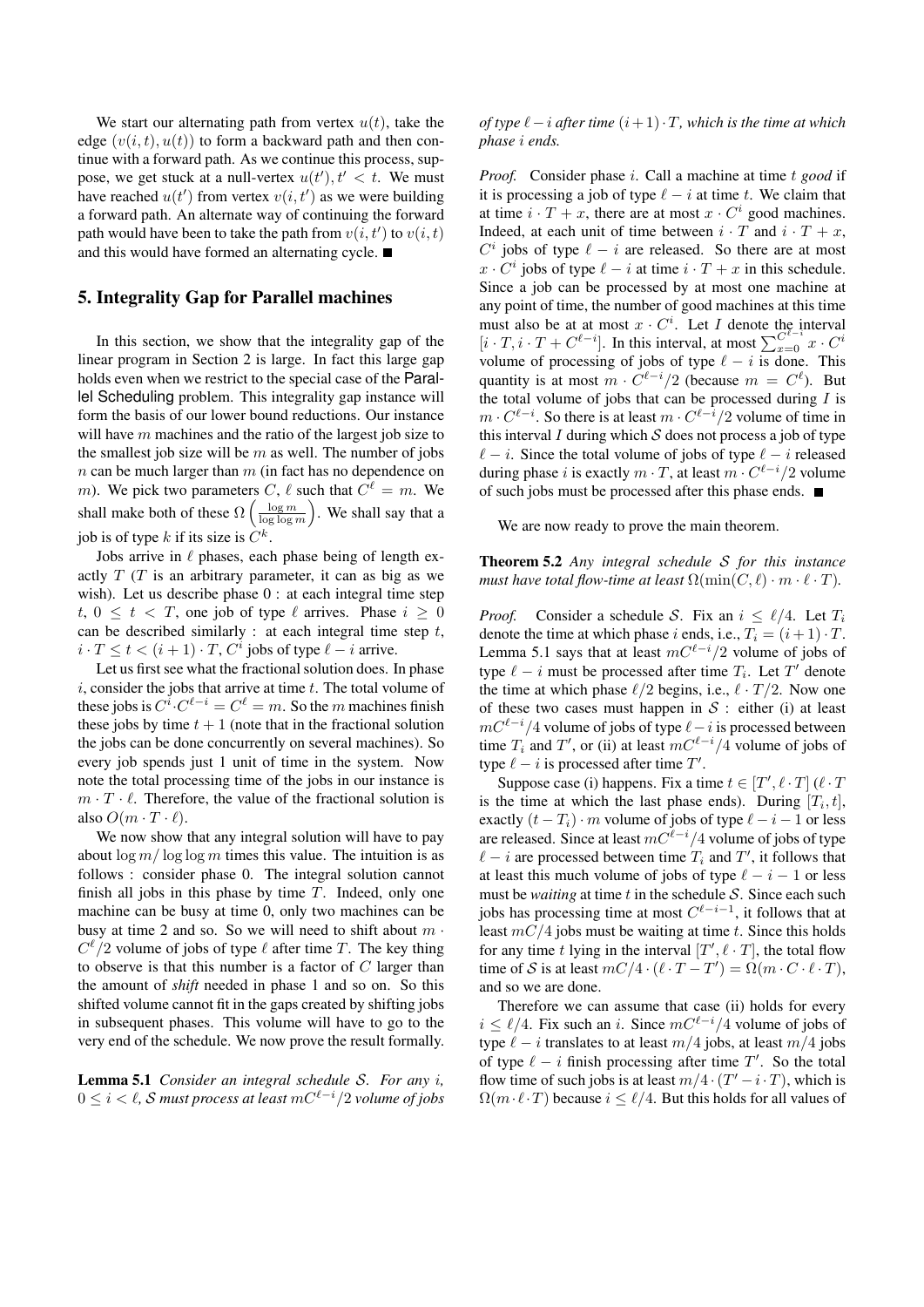*i* between 0 and  $\ell/4$ . So the total flow time is  $\Omega(m \cdot \ell^2 \cdot T)$ . This proves the theorem.

Thus we have shown that the integrality gap of this LP in case of parallel machines is  $\Omega\left(\frac{\log m}{\log \log m}\right)$ .

### 6. Hardness Results

We now prove lower bounds on the approximation ratio of poly-time algorithms for the Parallel Scheduling and Parallel Scheduling with Subset Constraints problems. Let us first describe the main idea used in these proofs. Recall the integrality gap instance in the previous section. The key reason it worked was as follows : identical jobs are released in a time slot of length  $T$  so that the fractional solution could process these jobs in this time slot and *fill* the entire time slot on each machine. However any integral solution would need to process a large volume of such jobs after the slot ends. We achieved this by allowing the fractional solution to process the same job concurrently on multiple machines.

We use a similar idea for constructing lower bound proofs. We show that it is possible to release almost identical jobs in a time slot of length  $T$  so that no polynomial time algorithm can distinguish between these two cases : (i) all jobs can be completed in the time slot and hence fill this entire time slot on all machines, or (ii) a significant volume of jobs need to be processed after time  $T$ . We use the hardness of the 3-Dimensional Matching problem and the 3-partition problem to prove such results.

## 6.1. Parallel machine scheduling with subset constraints

Our hardness result will use the 3-Dimensional Matching problem. Recall the definition of the 3-Dimensional Matching problem : we are given three sets  $X, Y$  and  $Z$ each of size *n*. We are also given a subset E of  $X \times Y \times Z$ . We shall call an element of E a *triplet* or a *hyperedge*. The goal is to find a subset  $E'$  of E of size n such that each element in  $X \cup Y \cup Z$  appears in (exactly) one of these triplets. Such a set of edges is called a perfect matching. The problem of deciding whether an instance of the 3-Dimensional Matching problem has perfect matching is NP-complete [5].

In fact, we shall deal with a special case of the 3-Dimensional Matching problem, which we call the Bounded 3-Dimensional Matching problem. In this problem, the total number of triplets in the set  $E$  is at most  $\delta$  times the size of the set X, where  $\delta$  is a constant. It turns out that the Bounded 3-Dimensional Matching problem is NP-complete as well [9]. In fact one can prove the following stronger theorem.

**Theorem 6.1** *[9] There exists a constant*  $\gamma > 0$  *such that it is NP-hard to distinguish between the following instances of the Bounded 3-Dimensional Matching problem : (i) the instance has a perfect matching, or (ii) any matching in the instance has at most*  $\gamma \cdot n$  *edges.* 

**Theorem 6.2** *There exist constants*  $\alpha, \beta > 0$  *such that the following statement is true. Let* K *and* T *be arbitrary parameters, where*  $T$  *is a multiple of*  $3K$  *(typically*  $T >> K$ *). There is a poly-time reduction* f *from the Bounded 3- Dimensional Matching problem to the Parallel Scheduling with Subset Constraints problem which has the following properties :*

- *Given an instance* I *of the Bounded 3-Dimensional Matching problem,* f(I) *has job sizes in the range* [K, 3K]*. Let* m *denote the number of machines in*  $f(\mathcal{I})$ *. Then the total volume of jobs in*  $f(\mathcal{I})$  *is exactly*  $m \cdot T$ .
- *Suppose there is a perfect matching in* I*. Then all jobs* in  $f(T)$  can be scheduled in a manner so that they fin*ish processing by time* T*. Further the total flow-time of these jobs is at most*  $\alpha \cdot m \cdot T$ .
- *Suppose there is no matching in* I *which has more than*  $\gamma \cdot n$  *hyperedges. Then any scheduling of jobs in*  $f(\mathcal{I})$ *must leave at least* β · m · K *volume of jobs unfinished at time* T*.*

*Proof.* We use the reduction of Lenstra et. al. [11]. Let  $I$ be an instance of the Bounded 3-Dimensional Matching problem. Let  $E$  denote the set of triplets, which is a subset of  $X \times Y \times Z$ . Recall that the sets X, Y, Z have size n each and E has at most  $\delta \cdot n$  hyperedges. Let m denote the size of E. We now construct an instance  $\mathcal{I}'$  of the Parallel Scheduling with Subset Constraints problem.  $\mathcal{I}'$  will not be the instance  $f(\mathcal{I})$ , but will form the basic building block in the construction of  $f(\mathcal{I})$ .

In  $\mathcal{I}'$  all jobs are released at time 0. There are two kinds of jobs : for each element  $v \in X \cup Y \cup Z$ , we have one job  $v$  of size  $K$  (although we are using the same notation for an element of  $X \cup Y \cup Z$  and the corresponding job, this should not cause any confusion). There are m − n *dummy* jobs of size  $3K$ . It is easy to see that the total volume of jobs is  $3mK$ . There are m machines, one machine for each triplet  $e \in E$ . A job v can be processed by a machine e if and only if  $v$  is in the triplet  $e$ . Dummy jobs can be processed on any machine.

Let us see the key properties of  $\mathcal{I}'$ . Suppose  $\mathcal{I}$  has a perfect matching  $E' \subset E$ . Then on the machines corresponding to  $E'$ , we can schedule the jobs in these triplets. The remaining  $m - n$  dummy jobs go in each of the machines corresponding to  $E - E'$ . Thus, all jobs in  $\mathcal{I}'$  finish by  $3K$ .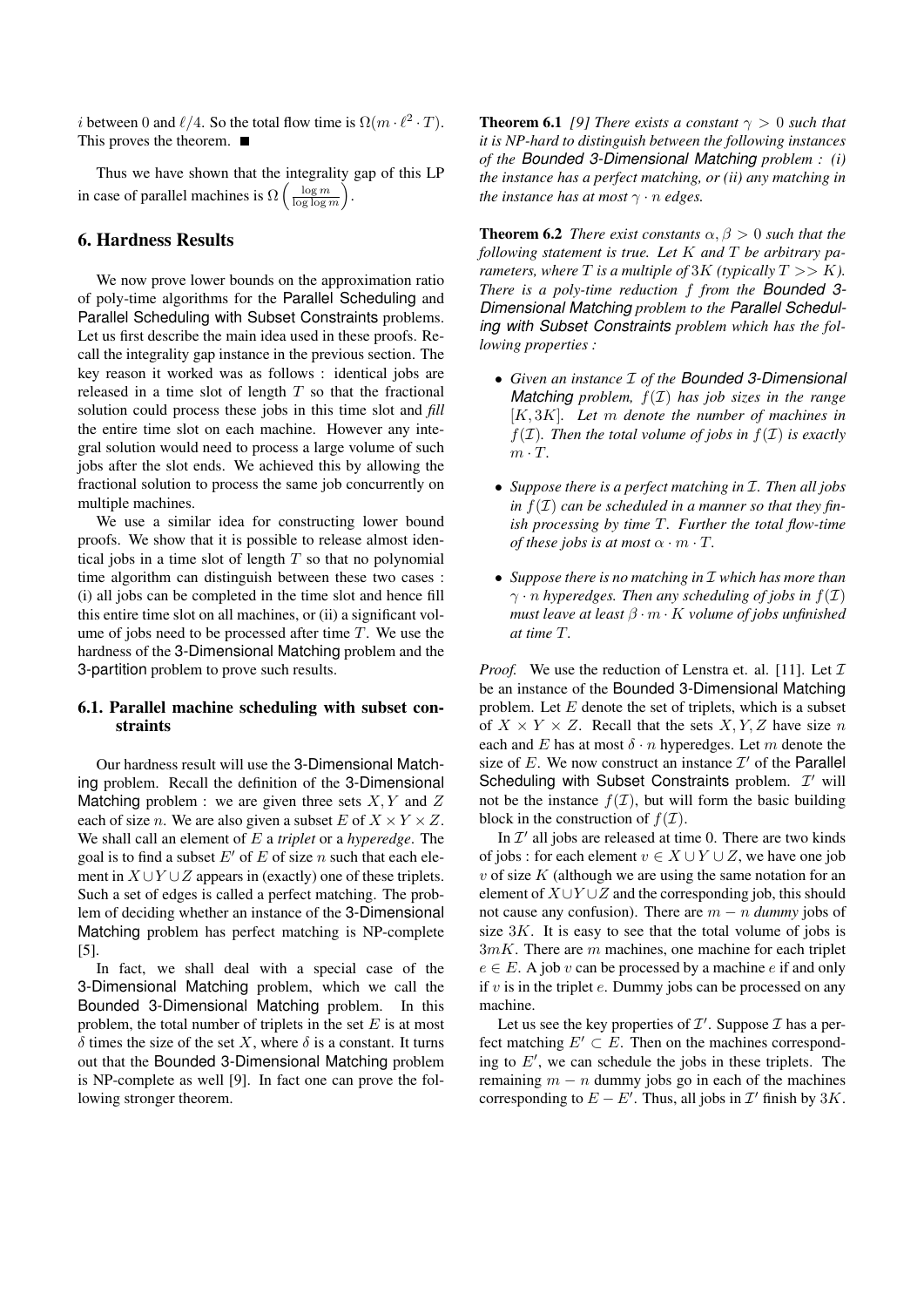Also the total flow-time of the jobs is at most  $3K \cdot (m+2n)$ (because there are  $m + 2n$  jobs) which is at most  $9mK$ .

Now suppose  $I$  does not have a matching of size more than  $\gamma n$ . We want to claim that in any scheduling of the jobs in  $\mathcal{I}'$ , lot of jobs will remain unfinished at time  $3K$ . Let us see why. Consider a scheduling  $S$  of jobs in  $\mathcal{I}'$ . We call a machine *e* corresponding to the triplet  $(e_x, e_y, e_z)$  *good* if S schedules  $e_x, e_y, e_z$  on e. Clearly there are at most  $\gamma \cdot n$  good machines. Let  $J_q$  be the set of jobs from  $X \cup$  $Y \cup Z$  which are scheduled on good machines. Recall that there are a total of 3n jobs corresponding to  $X \cup Y \cup Z$ and at most  $3\gamma n$  of these are scheduled on good machines. Let  $J_b$  denote the remaining jobs from  $X \cup Y \cup Z$ . So  $|J_b| \geq 3n(1-\gamma)$ . Call a machine *bad* if a job from  $J_b$  gets scheduled on it. So the total number of bad machines is at least  $|J_b|/2$  (because at most 2 jobs from  $J_b$  can go on such a machine). Consider a bad machine e corresponding to the triplet  $(e_x, e_y, e_z)$ . During  $[0, 3K]$  either 1 or 2 jobs from  $J<sub>b</sub>$  get scheduled on it. So one of the following cases must happen : (i) At least K units of time is idle during  $[0, 3K]$ , or (ii) A dummy job is scheduled on this machine. Note that in case (ii) the machine processes at least  $K$  units of volume after time  $3K$  (because each dummy job is of size  $3K$  and we have at least one job from  $J_b$  on this machine). Let  $M_1$ be the bad machines which satisfy (i), and  $M_2$  be the mad machines which satisfy (ii).

If  $|M_1| > |M_2|$ , then we see that the schedule S has at least  $|M_1|K \geq |J_b| \cdot K/4$  volume of idle time during  $[0, 3K]$ . Since the total volume of jobs in the instance  $\mathcal{I}'$ fits exactly on m machines during [0, 3K] it follows that  $S$ processes at least  $|J_b| \cdot K/4$  volume of jobs after time 3K.

If  $|M_1| \leq |M_2|$ , then S processes at least  $K \cdot |M_2| \geq$  $|J_b| \cdot K/4$  units of volume after time 3K. Thus in either case, S processes  $\Omega(K \cdot n)$  volume of job after time 3K. Since  $m = O(n)$ , we have shown the theorem when  $T =$ 3K.

In order to extend it to larger values of  $T$ , we simply take  $\frac{T}{3K}$  copies of  $\mathcal{I}'$  and schedule them one after another. More formally, we construct  $f(\mathcal{I})$  as follows. We take  $\frac{T}{3K}$ copies of  $\mathcal{I}'$ . The jobs in the  $i^{th}$  copy get released at time  $(i-1)$ · 3K. This completes the description of  $f(\mathcal{I})$ . Let us now prove that each of the three statements in the theorem are satisfied.

The first statement is true simply by the properties of  $\mathcal{I}'$ . Let us prove the second statement. Suppose  $\mathcal I$  has a perfect matching. Then the jobs in the  $i^{th}$  copy can be processed during  $[(i - 1) \cdot 3K, i \cdot 3K]$ . So all jobs finish by time T. Since the flow-time of jobs in any copy is at most  $9mK$ , the total flow-time is  $O(m \cdot T)$ . Let us now prove the third statement. Suppose any matching in  $\mathcal I$  has at most  $\gamma n$  hyperedges. Consider the *last* copy of  $\mathcal{I}'$  in  $f(\mathcal{I})$ , i.e., the copy which starts at time  $T - 3K$ . By properties of  $\mathcal{I}'$ above,  $\Omega(mK)$  volume of jobs in this copy must be processed after time  $T$  by any schedule. Thus the theorem is proved.

We are now ready to give the reduction from Bounded 3-Dimensional Matching to Parallel Scheduling with Subset Constraints. The reduction closely follows the construction of the integrality gap example in Section 5. Let  $I$  be an instance of the Bounded 3-Dimensional Matching problem. We shall invoke Theorem 6.2 several times. The parameter  $T$  will remain fixed, but  $K$  will vary on different calls to this theorem. So let  $f(\mathcal{I}, K)$  denote the instance of the Parallel Scheduling with Subset Constraints problem returned by Theorem 6.2 when given the instance  $I$  of the Bounded 3-Dimensional Matching problem and the parameter K.

We now show how to obtain an instance  $q(\mathcal{I})$  of the Parallel Scheduling with Subset Constraints problem which will complete the hardness proof. The construction has  $\ell$ phases, each phase having length  $T$ . Let us describe phase i. We get the instance  $f(\mathcal{I}, C^{\ell-i})$ . All jobs in this instance releasing at time t get released at time  $(t+i\cdot T)$  in  $g(\mathcal{I})$ , i.e., we just shift the release dates by  $i \cdot T$  units of time. Here C is a parameter we shall fix later.

Having described  $g(\mathcal{I})$  let us see the properties of this reduction. Suppose  $\mathcal I$  has a perfect matching. Then jobs in phase i can be scheduled during  $[i \cdot T, (i + 1) \cdot T]$ . So the total flow-time is  $O(m \cdot T \cdot \ell)$ .

Now suppose  $I$  does not have a matching of size more than  $\gamma \cdot n$ . Consider phase *i*. Theorem 6.2 implies that at least  $\Omega(mC^{\ell-i})$  volume of jobs of size  $C^{\ell-i}$  must be waiting at time  $(i + 1) \cdot T$  in any scheduling of the jobs in  $g(\mathcal{I})$ . But this is analogous to Lemma 5.1. Therefore we can use the same arguments as in Theorem 5.2 to show that any schedule must have flow-time at least  $\Omega(\min(C, \ell) \cdot m \cdot \ell \cdot T)$ .

Thus we have shown it NP-hard to get a poly-time  $O(\min(C, \ell))$ -approximation algorithm for minimizing the total flow-time for the Parallel Scheduling with Subset Constraints problem. Now as in Section 5, set  $C = \ell$  such that  $C^{\ell} = m$ . So we get  $\Omega(\log m / \log \log m)$  hardness result for this problem.

### 6.2. Parallel Scheduling

We use the 3-partition problem to prove the hardness of the Parallel Scheduling problem. Recall the 3-partition problem. We are given a set  $X$  of  $3m$  elements and a bound B. Each element  $x \in M$  has size  $s_x$  which is an *integer.* We would like to partition the set  $X$  into  $m$  sets such that the total size of elements in any such set is exactly B. Such a partition is said to be *valid* partition. We can assume without loss of generality that the sum of the sizes of the elements in X is exactly  $m \cdot B$ . It is NP-complete to decide if such a valid partition exists or not [5].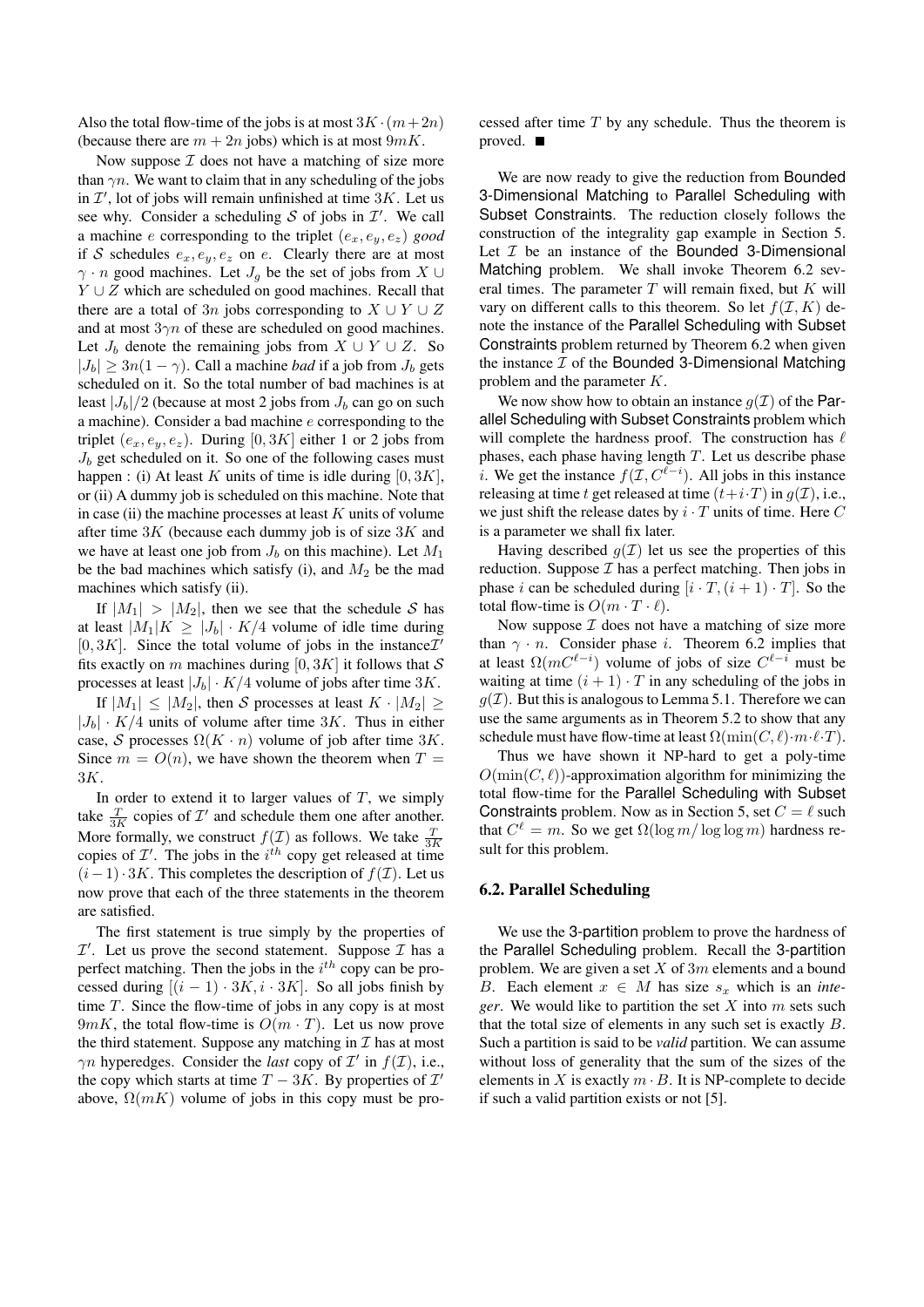In fact, we can say more about this problem. If we look at the NP-completeness proof of the 3-partition problem (see for example [5]) we can add two more constraints on the problem instance : (i) For every element x,  $s_x$  lies between  $B/4$  and  $B/2$ . Hence if there is a valid partition, then every set in this partition must contain exactly three elements of X, and (ii) The bound B is a polynomial in  $m$ , i.e., there is a universal constant c such that B is at most  $m<sup>c</sup>$ (for all instances on  $3m$  elements). The problem remains NP-complete even in this setting. So when we talk about the 3-partition problem in this section, we shall assume that we are talking about this special case.

The following theorem is the analogue of Theorem 6.2 :

Theorem 6.3 *Given an instance* I *of the 3-partition problem, parameters* T *and* K*, there is a poly-time computable function* f, which gives an instance  $f(\mathcal{I})$  of the **Parallel** *Scheduling problem. Here*  $T$  *is a multiple of*  $K \cdot B$  *(B is*) *the bound appearing in* I*). This reduction has the following properties :*

- *There are* m *machines in* f(I)*, and the job sizes lie in the range* (KB/4, KB/2)*. The total volume of jobs in*  $f(\mathcal{I})$  *is*  $T \cdot m$ .
- *If* I *has a valid partition, then all jobs in* f(I) *can be finished during* [0, T]*. Further the flow-time of these jobs is*  $O(m \cdot T)$ *.*
- If *I* does not have a valid partition, then any scheduling of jobs in  $f(\mathcal{I})$  must leave at least K units of un*finished volume of jobs at time* T*.*

**Remark :** The result in this theorem is much weaker than that in Theorem 6.2. Indeed consider the case when  $\mathcal I$  does not have a valid partition. The amount of volume remaining at time  $T$  in the theorem above is much smaller than the size of even a *single* job.

*Proof.* Fix an instance  $I$  of the 3-partition problem and the parameters  $K$  and  $T$ . Let  $X$  denote the set of items in  $\mathcal I$  and  $s_x$  denote the size of x. Let  $|X| = 3m$ . Recall that all sizes are integers. Let  $B$  be the bound specified in  $I$ . We first construct an instance  $\mathcal{I}'$  of Parallel Scheduling. There are  $3m$  jobs in  $\mathcal{I}'$ , one job for each element in X. The job corresponding to  $x$  has release date 0 and processing requirement  $K \cdot s_x$ . There are m machines.

Let us see the properties of  $\mathcal{I}'$ . Clearly job sizes are in the range  $(KB/4, KB/2)$ . Suppose  $\mathcal I$  has a valid partitioning. Let  $I(j)$  be the set of 3 items assigned to set j in such a partition. Then schedule the jobs corresponding to  $I(j)$  on the machine  $j$ . Clearly, on each machine we assign a total of KB volume of job. So all jobs finish by time  $K \cdot B$ . Since there are only three jobs per machine, it is easy to see that the flow-time is also  $O(K \cdot B \cdot m)$ .

Suppose  $\mathcal I$  does not have a valid partitioning. We claim that any scheduling in  $\mathcal{I}'$  must leave at least  $K$  units of unfinished volume at time  $K \cdot B$ . Suppose this is not true. Let S be a schedule which contradicts this claim. Let  $I(j)$  be the jobs scheduled on machine  $j$  by  $S$ . If we scale down the sizes of the jobs in  $I(j)$  by a factor of K to their actual sizes in  $\mathcal{I}$ , we see that the set corresponding to j contains elements which have total size less than  $B + 1$ . But since all quantities are integers, it must be the case that the sum of the sizes  $s_x$  of the jobs  $x \in I(j)$  is at most B. Since this holds for all machines, and the sum of the sizes of all jobs is  $m \cdot B$ , we see that the sets  $I(j)$  form a valid partitioning of  $I$ , a contradiction. This proves the theorem for the case  $T = K \cdot B$ . For a larger value of T (while maintaining the constraint that T is a multiple of  $K \cdot B$ ), we just take  $\frac{T}{KB}$ copies of  $\mathcal{I}'$  and argue as in the proof of Theorem 6.2.

The rest of the plan is similar to that in Section 6.1. However, since Theorem 6.3 is much weaker than Theorem 6.2, we get a weaker lower bound. There are  $\ell$  phases. Each phase shall invoke Theorem 6.3. The parameter  $T$  in the theorem will remain unchanged, but  $K$  will vary. So again, we shall denote by  $f(\mathcal{I}, K)$  the instance returned by the theorem above when the inputs to f are  $\mathcal{I}, T$  and K. The parameter  $\ell$  will be  $m^2$ .

Let us describe phase  $i$ . In phase  $i$  we get the instance  $\mathcal{I}'_i = f(\mathcal{I}, m^{2(\ell-i)c})$ . Recall that c is such that the bound B is at most  $m<sup>c</sup>$  for any instance of the 3-partition problem. As before we shift the release dates of the jobs in  $\mathcal{I}'_i$  by  $i \cdot T$ units. Let us call this instance of Parallel Scheduling as  $q(\mathcal{I}).$ 

Suppose  $I$  has a valid partitioning. Then it is easy that jobs in phase i of  $q(\mathcal{I})$  can be processed during  $[iT,(i +$ 1)T. So all jobs finish by time  $\ell \cdot T$  and the total flowtime is  $O(m \cdot T \cdot \ell)$ . Now suppose  $\mathcal I$  does not have a valid partitioning. We would like to argue that for any scheduling of the jobs in  $q(\mathcal{I})$ , the total flow-time is much larger than  $O(m \cdot T \cdot \ell)$ .

The following fact is clear from the proof of Theorem 6.3.

**Fact 6.4** *For each* i,  $1 \leq i \leq \ell$ , at least  $m^{2(\ell-i)c}$  volume of *jobs from*  $\mathcal{I}'_i$  are scheduled in S after time  $(i + 1) \cdot T$ , i.e., *the time at which phase* i *ends.*

The proof of the following theorem proceeds along the same lines as Theorem 5.2.

Theorem 6.5 *If* I *does not has a valid partitioning, then any scheduling of the jobs in*  $g(\mathcal{I})$  *must incur*  $\Omega(m^2 \cdot l \cdot T)$ *flow-time.*

*Proof.* Fix a scheduling S of  $q(\mathcal{I})$ . Consider an  $i < \ell/4$ . Let  $T_i$  be the time at which phase i ends, i.e.,  $(i + 1) \cdot T$ . Let T' be the time at which phase  $\ell/2$  begins, i.e.,  $\ell \cdot T/2$ .